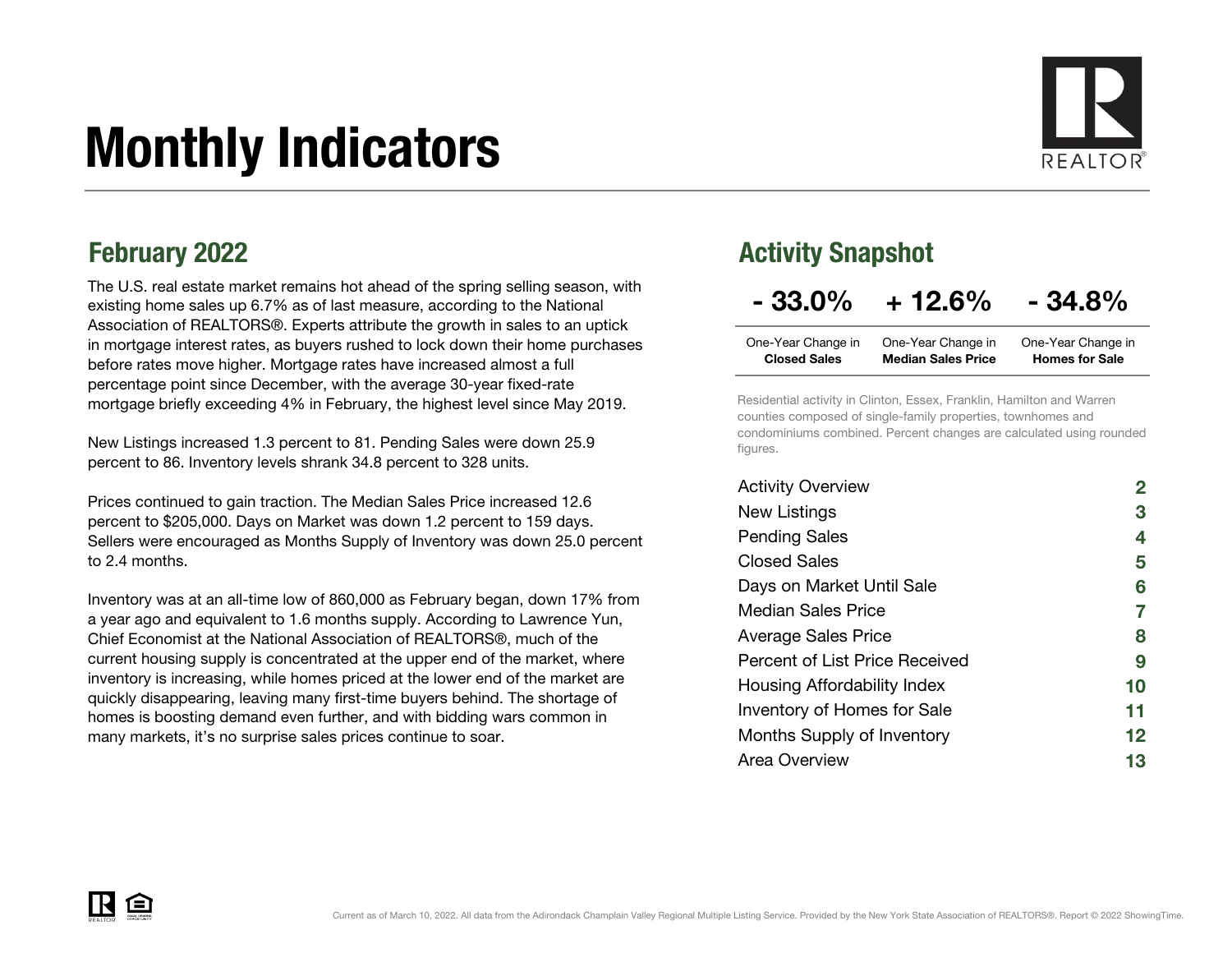### Activity Overview

Key metrics by report month and for year-to-date (YTD) starting from the first of the year.



| <b>Key Metrics</b>                 | <b>Historical Sparkbars</b>                                       | 2-2021    | 2-2022    | Percent Change |           | <b>YTD 2021 YTD 2022</b> | Percent Change |
|------------------------------------|-------------------------------------------------------------------|-----------|-----------|----------------|-----------|--------------------------|----------------|
| <b>New Listings</b>                | 2-2022<br>2-2019<br>$2 - 2020$<br>2-2021                          | 80        | 81        | $+1.3%$        | 183       | 163                      | $-10.9%$       |
| <b>Pending Sales</b>               | 2-2019<br>2-2020<br>$2 - 202$                                     | 116       | 86        | $-25.9%$       | 249       | 197                      | $-20.9%$       |
| <b>Closed Sales</b>                | 2-2019<br>2-2020<br>2-2021<br>2-2022                              | 115       | 77        | $-33.0%$       | 229       | 189                      | $-17.5%$       |
| <b>Days on Market</b>              | 2-2019<br>$2 - 2020$<br>$2 - 202$                                 | 161       | 159       | $-1.2%$        | 168       | 144                      | $-14.3%$       |
| <b>Median Sales Price</b>          | 2-2019<br>2-2020<br>$2 - 2021$<br>2-2022                          | \$182,000 | \$205,000 | $+12.6%$       | \$185,000 | \$183,000                | $-1.1%$        |
| <b>Avg. Sales Price</b>            | 2-2019<br>$2 - 2020$<br>2-2021<br>2-2022                          | \$271,137 | \$352,604 | $+30.0%$       | \$276,949 | \$300,124                | $+8.4%$        |
| <b>Pct. of List Price Received</b> | 2-2019<br>2-2020<br>2-2021<br>2-2022                              | 95.6%     | 97.2%     | $+1.7%$        | 96.1%     | 96.7%                    | $+0.6%$        |
| <b>Affordability Index</b>         | $2 - 2020$<br>$2 - 2021$<br>2-2022<br>2-2019                      | 210       | 185       | $-11.9%$       | 207       | 208                      | $+0.5%$        |
| <b>Homes for Sale</b>              | 2-2019<br>2-2020<br>$2 - 2021$<br>2-2022                          | 503       | 328       | $-34.8%$       |           |                          |                |
| <b>Months Supply</b>               | --- <b>------</b> ---<br>2-2019<br>2-2020<br>$2 - 2021$<br>2-2022 | 3.2       | 2.4       | $-25.0%$       |           |                          |                |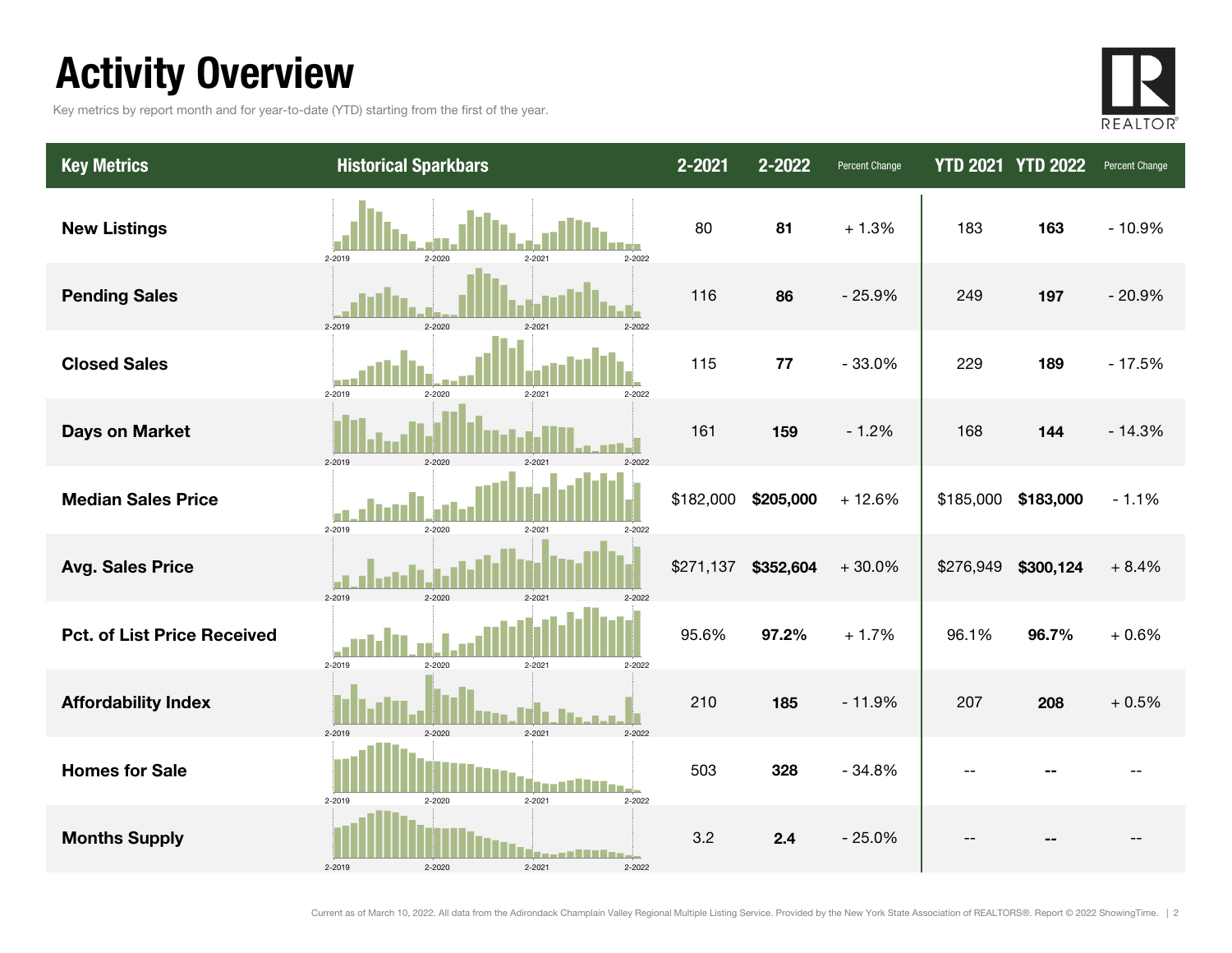### New Listings

A count of the properties that have been newly listed on the market in a given month.







| <b>New Listings</b> |     | Prior Year | <b>Percent Change</b> |
|---------------------|-----|------------|-----------------------|
| <b>March 2021</b>   | 147 | 115        | $+27.8%$              |
| April 2021          | 153 | 80         | $+91.3%$              |
| May 2021            | 218 | 198        | $+10.1%$              |
| June 2021           | 238 | 282        | $-15.6%$              |
| July 2021           | 223 | 243        | $-8.2\%$              |
| August 2021         | 211 | 268        | $-21.3%$              |
| September 2021      | 180 | 223        | $-19.3%$              |
| October 2021        | 154 | 196        | $-21.4%$              |
| November 2021       | 89  | 146        | $-39.0\%$             |
| December 2021       | 90  | 83         | $+8.4%$               |
| January 2022        | 82  | 103        | $-20.4%$              |
| February 2022       | 81  | 80         | +1.3%                 |
| 12-Month Avg        | 156 | 168        | $-7.1\%$              |

#### Historical New Listings by Month

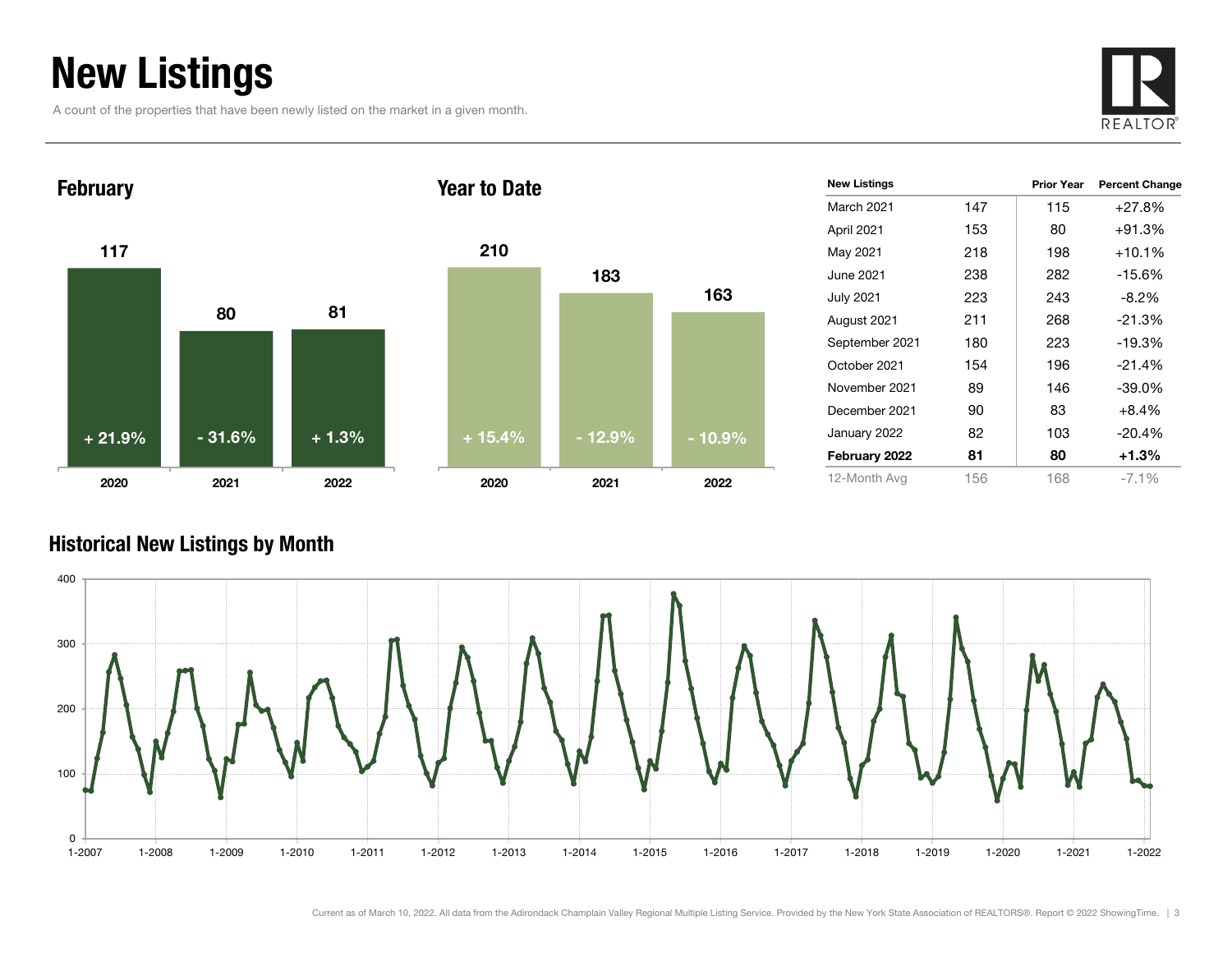### Pending Sales

A count of the properties on which offers have been accepted in a given month.





#### Historical Pending Sales by Month

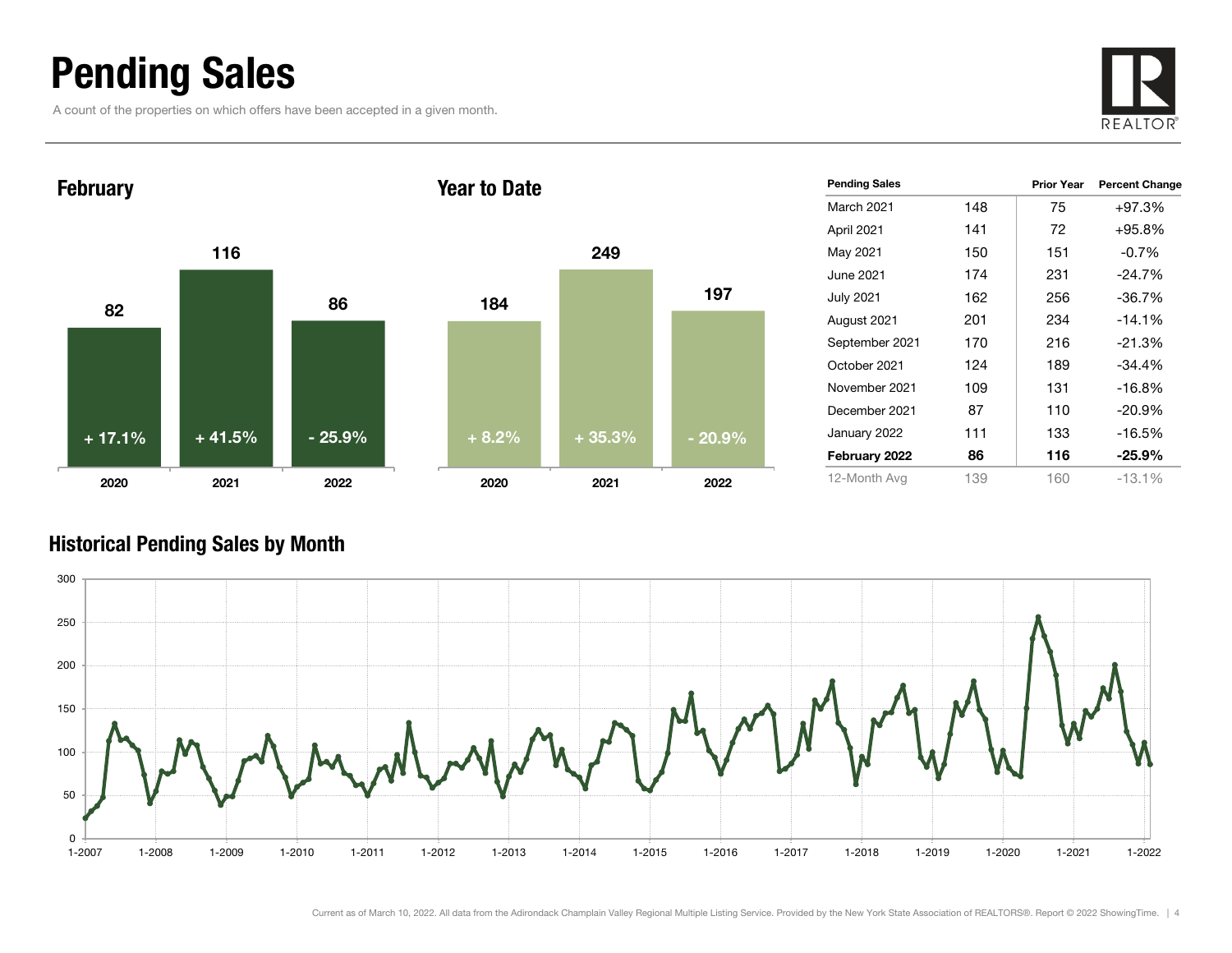### Closed Sales

A count of the actual sales that closed in a given month.





| <b>Closed Sales</b> |     | <b>Prior Year</b> | <b>Percent Change</b> |
|---------------------|-----|-------------------|-----------------------|
| <b>March 2021</b>   | 131 | 85                | +54.1%                |
| April 2021          | 140 | 81                | $+72.8%$              |
| May 2021            | 134 | 97                | +38.1%                |
| June 2021           | 161 | 100               | +61.0%                |
| <b>July 2021</b>    | 151 | 160               | $-5.6%$               |
| August 2021         | 154 | 173               | $-11.0\%$             |
| September 2021      | 191 | 229               | -16.6%                |
| October 2021        | 163 | 222               | $-26.6\%$             |
| November 2021       | 175 | 189               | $-7.4\%$              |
| December 2021       | 144 | 216               | $-33.3\%$             |
| January 2022        | 112 | 114               | $-1.8%$               |
| February 2022       | 77  | 115               | $-33.0\%$             |
| 12-Month Avg        | 144 | 148               | -2.7%                 |

#### Historical Closed Sales by Month

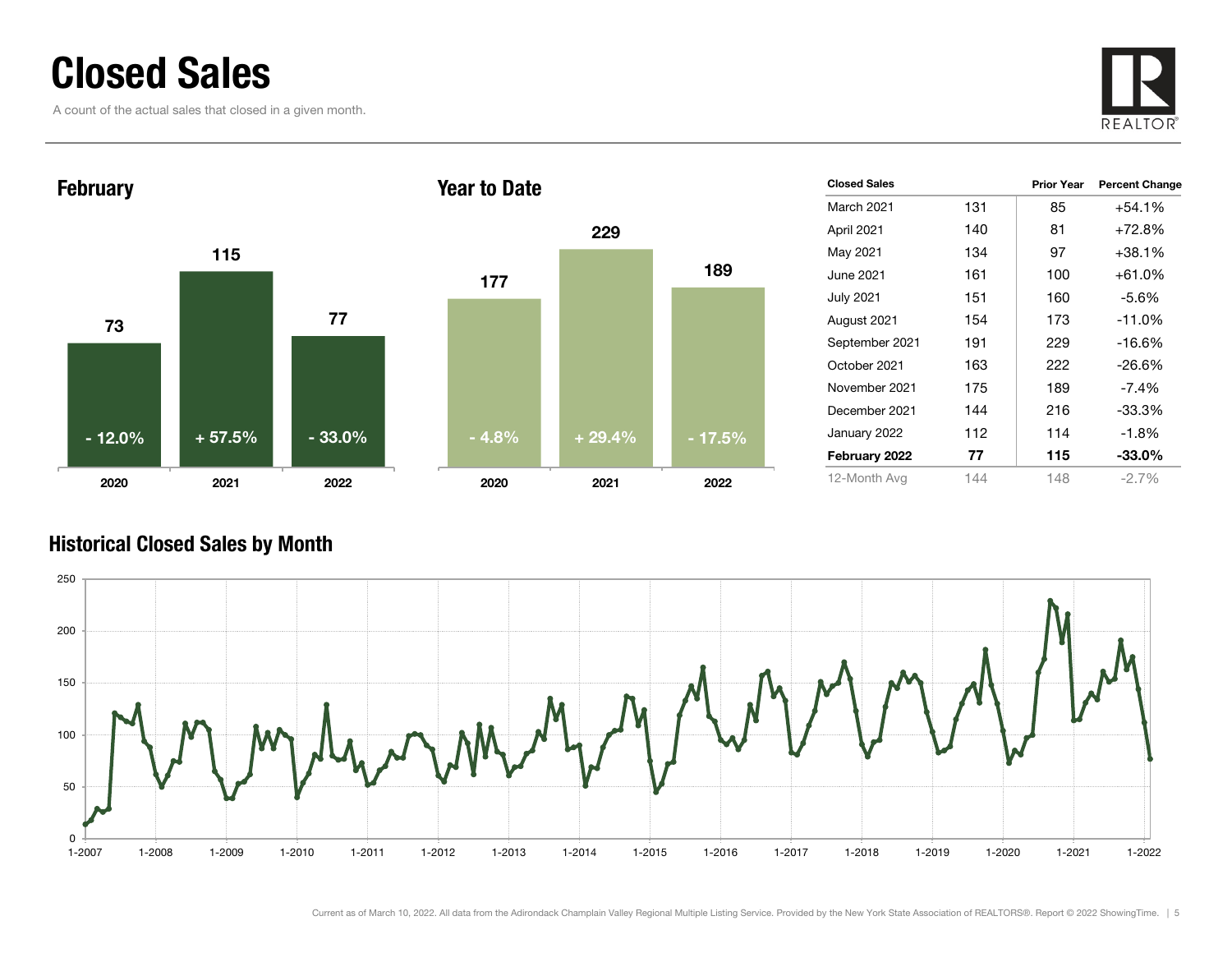### Days on Market Until Sale

Average number of days between when a property is listed and when an offer is accepted in a given month.





| Days on Market |     | <b>Prior Year</b> | <b>Percent Change</b> |
|----------------|-----|-------------------|-----------------------|
| March 2021     | 190 | 227               | $-16.3%$              |
| April 2021     | 189 | 227               | $-16.7%$              |
| May 2021       | 186 | 247               | $-24.7%$              |
| June 2021      | 185 | 199               | $-7.0\%$              |
| July 2021      | 132 | 216               | $-38.9%$              |
| August 2021    | 139 | 179               | $-22.3%$              |
| September 2021 | 125 | 179               | $-30.2\%$             |
| October 2021   | 140 | 167               | $-16.2%$              |
| November 2021  | 142 | 182               | $-22.0%$              |
| December 2021  | 145 | 160               | $-9.4%$               |
| January 2022   | 133 | 176               | $-24.4%$              |
| February 2022  | 159 | 161               | $-1.2\%$              |
| 12-Month Avg*  | 154 | 187               | $-17.6\%$             |

\* Average Days on Market of all properties from March 2021 through February 2022. This is not the average of the individual figures above.



#### Historical Days on Market Until Sale by Month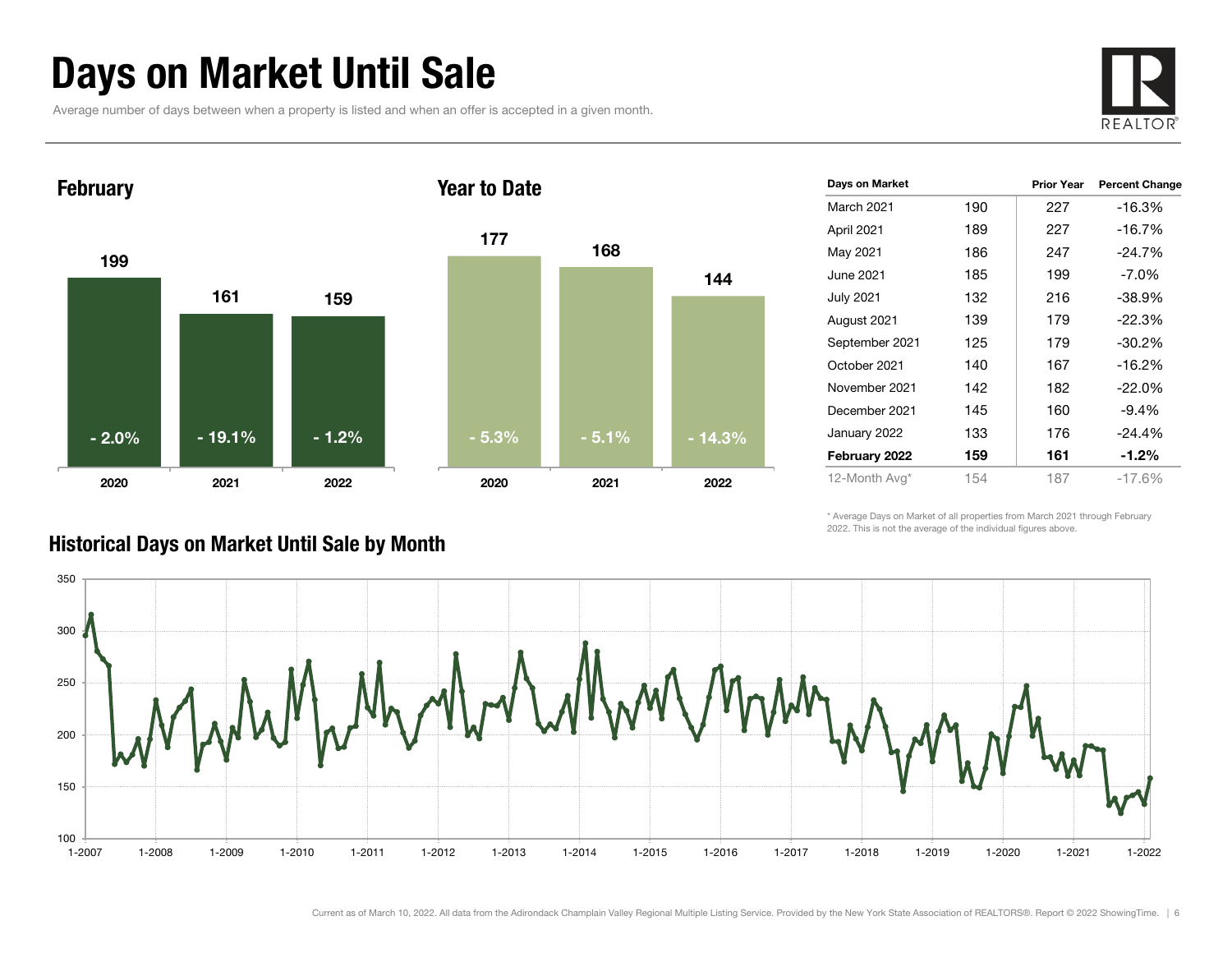### Median Sales Price

Point at which half of the sales sold for more and half sold for less, not accounting for seller concessions, in a given month.



#### February





| <b>Median Sales Price</b> |           | <b>Prior Year</b> | <b>Percent Change</b> |
|---------------------------|-----------|-------------------|-----------------------|
| March 2021                | \$195,944 | \$159,000         | $+23.2%$              |
| April 2021                | \$225,000 | \$165,000         | $+36.4%$              |
| May 2021                  | \$191,000 | \$150,000         | $+27.3%$              |
| June 2021                 | \$200,000 | \$155,000         | $+29.0%$              |
| <b>July 2021</b>          | \$215,000 | \$197,450         | $+8.9%$               |
| August 2021               | \$227,000 | \$200,000         | +13.5%                |
| September 2021            | \$210,000 | \$205,000         | $+2.4%$               |
| October 2021              | \$225,000 | \$209,000         | $+7.7%$               |
| November 2021             | \$210,000 | \$229,000         | -8.3%                 |
| December 2021             | \$227,500 | \$195,750         | $+16.2%$              |
| January 2022              | \$170,000 | \$196,763         | -13.6%                |
| February 2022             | \$205,000 | \$182,000         | $+12.6%$              |
| 12-Month Med*             | \$210.000 | \$191.400         | $+9.7%$               |

\* Median Sales Price of all properties from March 2021 through February 2022. This is not the average of the individual figures above.



#### Historical Median Sales Price by Month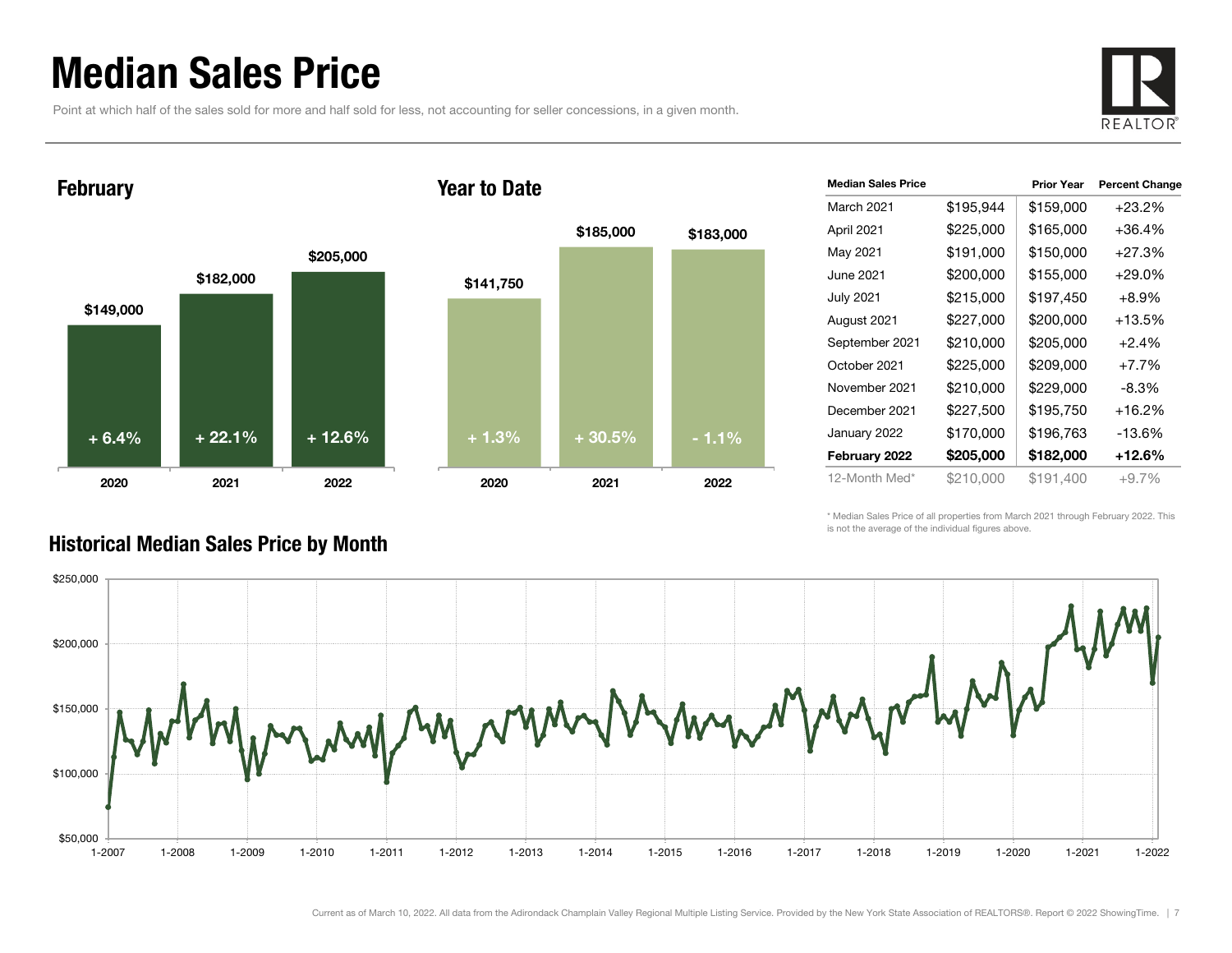### Average Sales Price

Historical Average Sales Price by Month

Average sales price for all closed sales, not accounting for seller concessions, in a given month.



**February** 

#### Year to Date



| Avg. Sales Price |           | <b>Prior Year</b> | <b>Percent Change</b> |
|------------------|-----------|-------------------|-----------------------|
| March 2021       | \$390,703 | \$205,621         | +90.0%                |
| April 2021       | \$308,038 | \$249,439         | $+23.5%$              |
| May 2021         | \$292,117 | \$280,419         | $+4.2%$               |
| June 2021        | \$286,738 | \$236,529         | $+21.2%$              |
| <b>July 2021</b> | \$268,753 | \$288,833         | -7.0%                 |
| August 2021      | \$329,106 | \$310,838         | $+5.9%$               |
| September 2021   | \$330,599 | \$270,187         | $+22.4%$              |
| October 2021     | \$382,540 | \$342,931         | $+11.6%$              |
| November 2021    | \$330,588 | \$343,744         | $-3.8%$               |
| December 2021    | \$309,048 | \$289,480         | $+6.8%$               |
| January 2022     | \$264,192 | \$282,917         | $-6.6%$               |
| February 2022    | \$352,604 | \$271,137         | +30.0%                |
| 12-Month Avg*    | \$320,599 | \$290,569         | $+10.3%$              |

\* Avg. Sales Price of all properties from March 2021 through February 2022. This is not the average of the individual figures above.



Current as of March 10, 2022. All data from the Adirondack Champlain Valley Regional Multiple Listing Service. Provided by the New York State Association of REALTORS®. Report © 2022 ShowingTime. | 8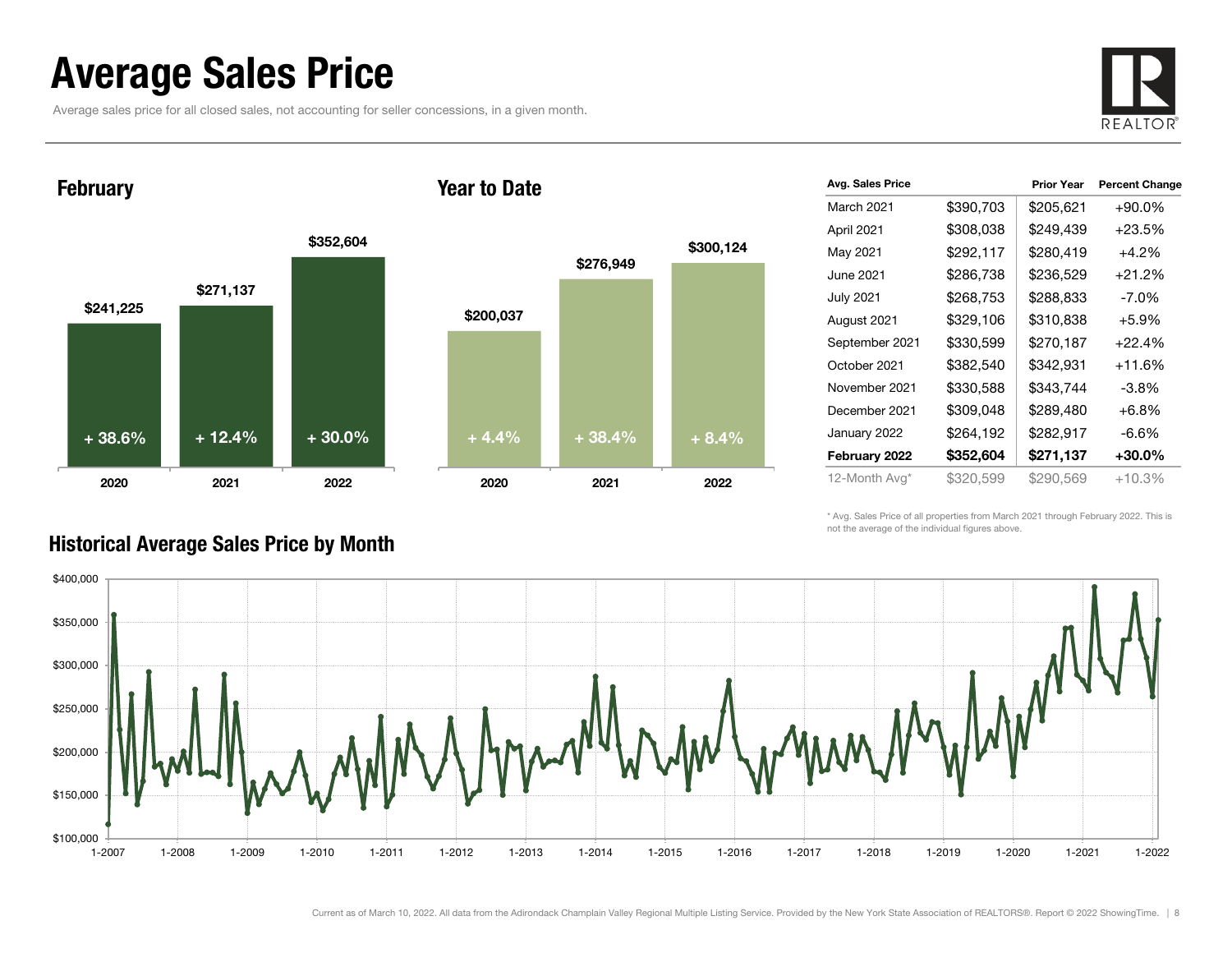### Percent of List Price Received

Percentage found when dividing a property's sales price by its most recent list price, then taking the average for all properties sold in a given month, not accounting for seller concessions.



February

#### Year to Date



| Pct. of List Price Received |       | <b>Prior Year</b> | <b>Percent Change</b> |
|-----------------------------|-------|-------------------|-----------------------|
| March 2021                  | 96.4% | 94.9%             | $+1.6%$               |
| April 2021                  | 96.7% | 93.3%             | $+3.6%$               |
| May 2021                    | 95.8% | 93.9%             | $+2.0%$               |
| June 2021                   | 97.1% | 94.0%             | $+3.3\%$              |
| July 2021                   | 96.4% | 94.7%             | $+1.8%$               |
| August 2021                 | 97.6% | 95.6%             | $+2.1%$               |
| September 2021              | 97.6% | 95.6%             | $+2.1%$               |
| October 2021                | 96.6% | 96.2%             | $+0.4%$               |
| November 2021               | 96.3% | 95.6%             | $+0.7%$               |
| December 2021               | 96.6% | 96.3%             | $+0.3%$               |
| January 2022                | 96.3% | 96.6%             | $-0.3\%$              |
| February 2022               | 97.2% | 95.6%             | +1.7%                 |
| 12-Month Avg*               | 96.7% | 95.4%             | $+1.4%$               |

\* Average Pct. of List Price Received for all properties from March 2021 through February 2022. This is not the average of the individual figures above.



#### Historical Percent of List Price Received by Month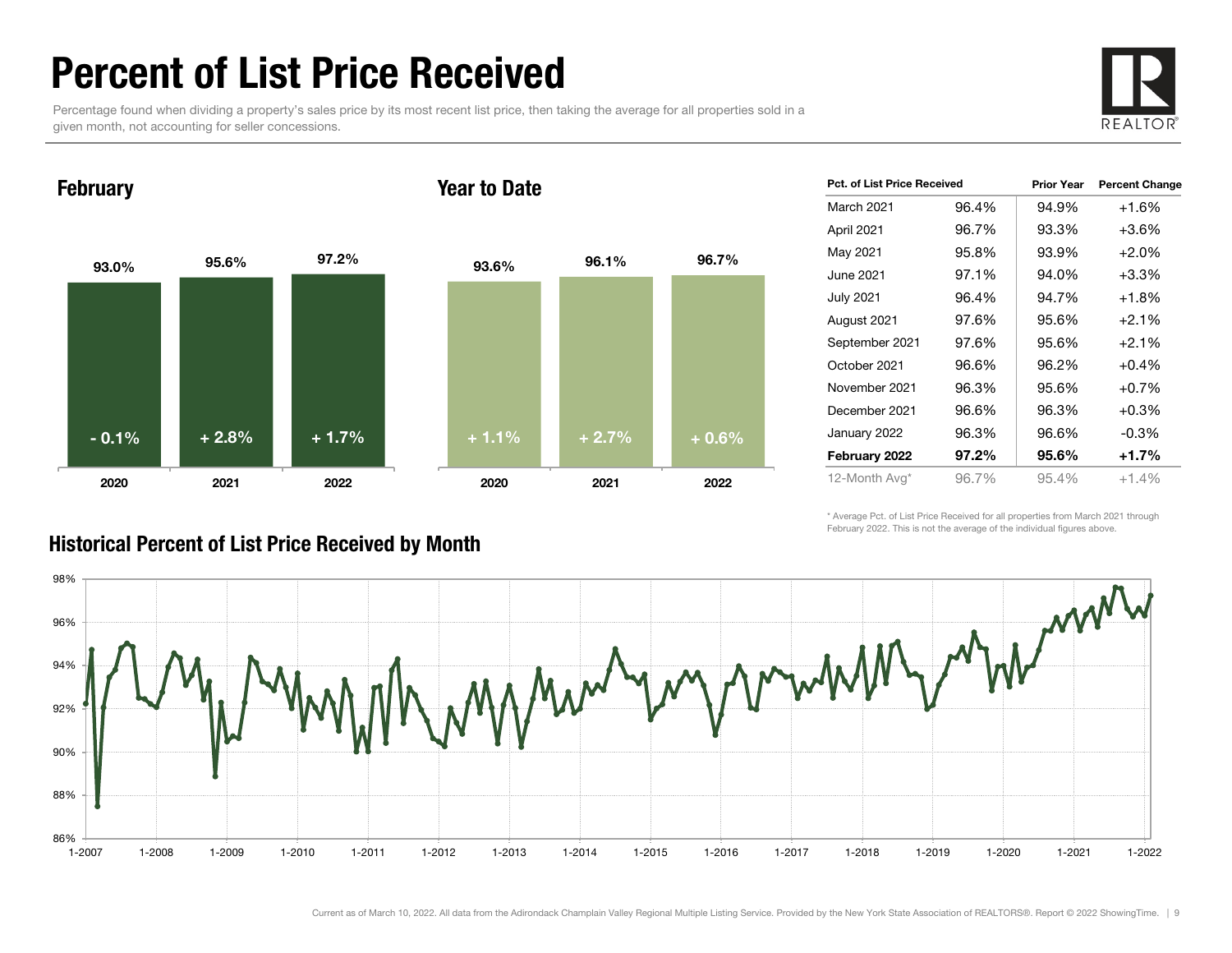## Housing Affordability Index

This index measures housing affordability for the region. For example, an index of 120 means the median household income is 120% of what is necessary to qualify for the median-priced home under prevailing interest rates. A higher number means greater affordability.





| <b>Affordability Index</b> |     | <b>Prior Year</b> | <b>Percent Change</b> |
|----------------------------|-----|-------------------|-----------------------|
| <b>March 2021</b>          | 189 | 227               | $-16.7%$              |
| April 2021                 | 165 | 222               | $-25.7%$              |
| May 2021                   | 196 | 246               | $-20.3%$              |
| June 2021                  | 187 | 240               | $-22.1%$              |
| <b>July 2021</b>           | 176 | 191               | $-7.9\%$              |
| August 2021                | 166 | 190               | $-12.6%$              |
| September 2021             | 180 | 186               | $-3.2\%$              |
| October 2021               | 168 | 183               | -8.2%                 |
| November 2021              | 180 | 168               | $+7.1%$               |
| December 2021              | 167 | 199               | $-16.1%$              |
| January 2022               | 223 | 196               | $+13.8%$              |
| February 2022              | 185 | 210               | $-11.9%$              |
| 12-Month Avg               | 182 | 205               | $-11.2%$              |

#### Historical Housing Affordability Index by Mont h

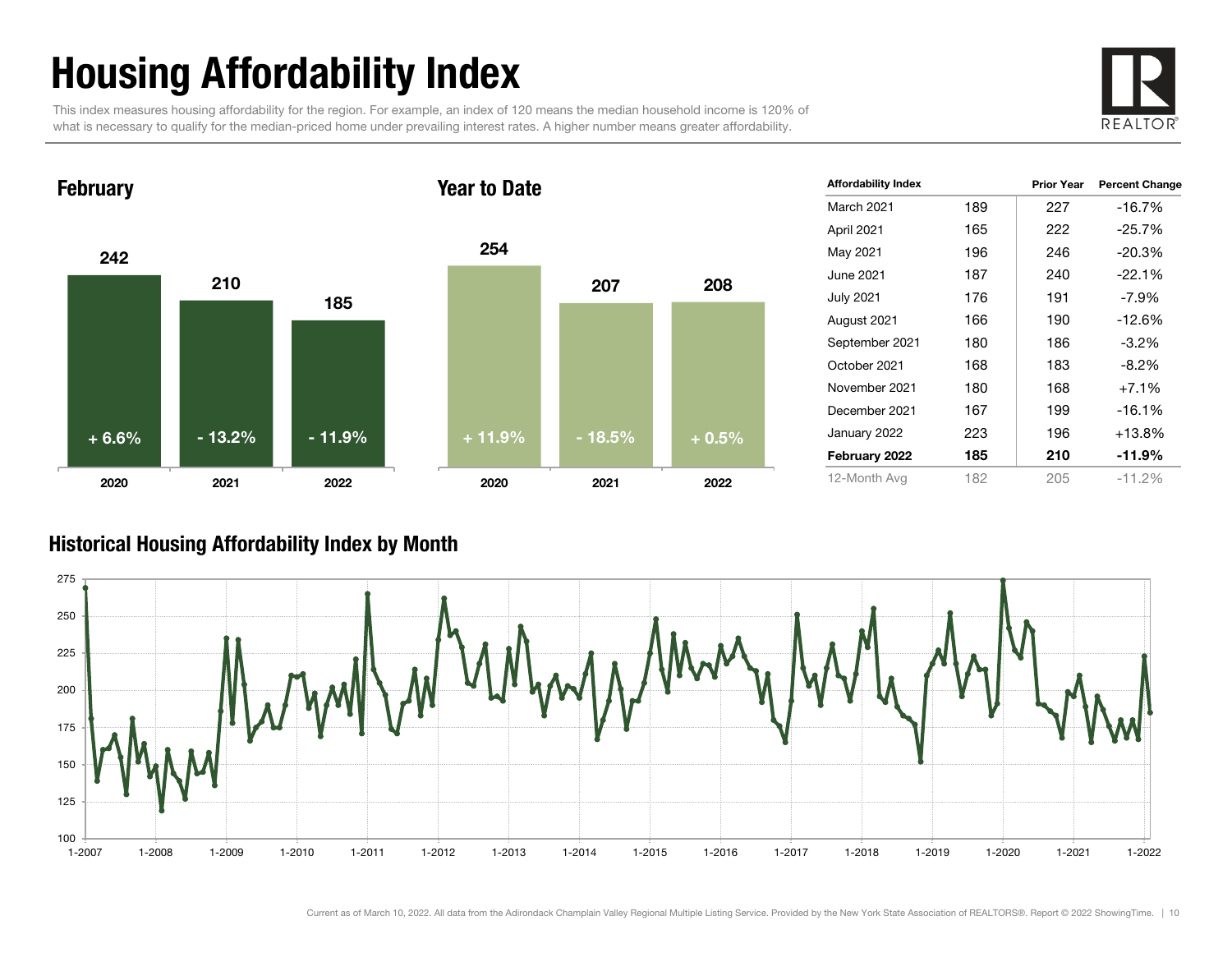### Inventory of Homes for Sale

The number of properties available for sale in active status at the end of a given month.





#### Historical Inventory of Homes for Sale by Month

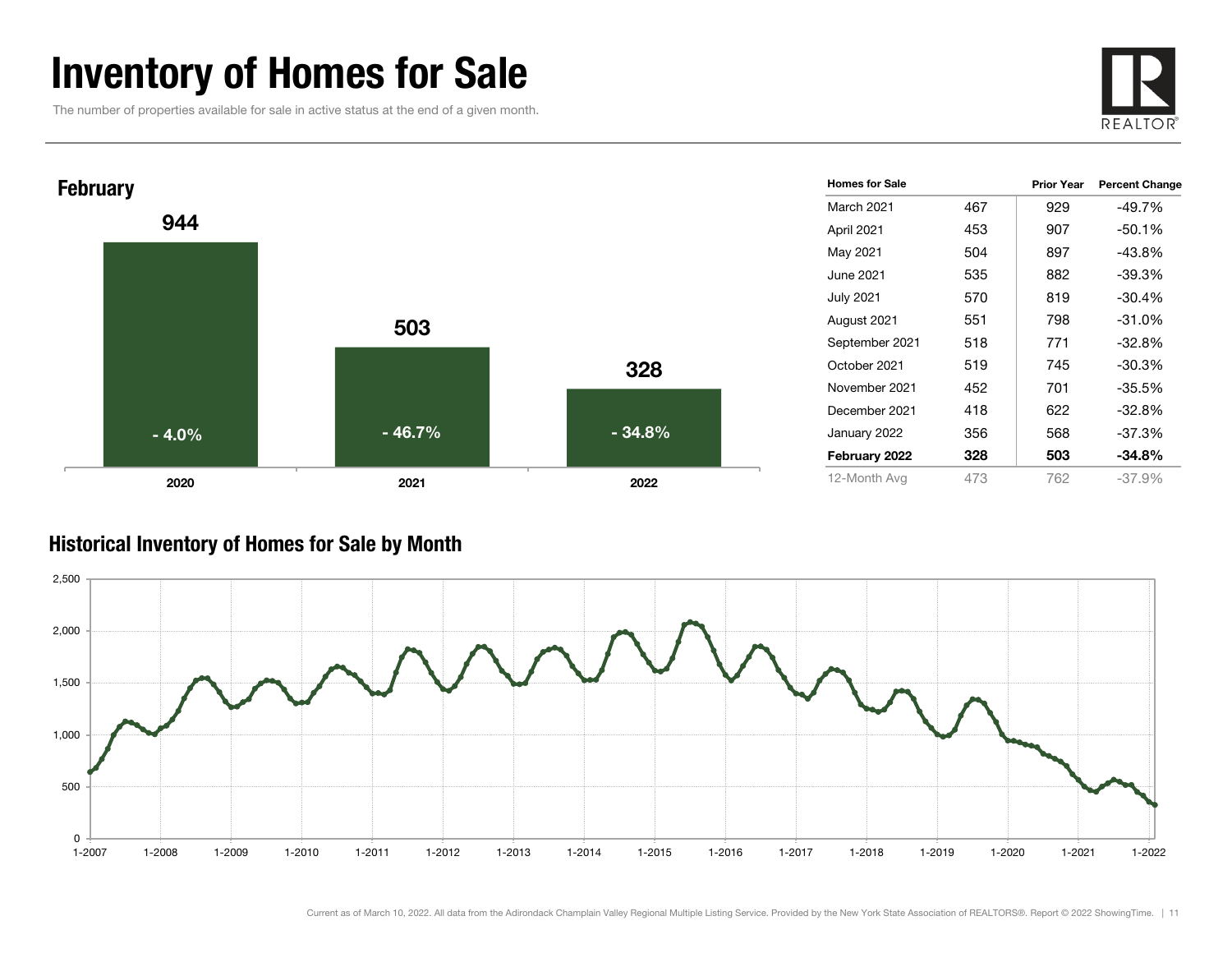### Months Supply of Inventory

The inventory of homes for sale at the end of a given month, divided by the average monthly pending sales from the last 12 months.





#### Historical Months Supply of Inventory by Month